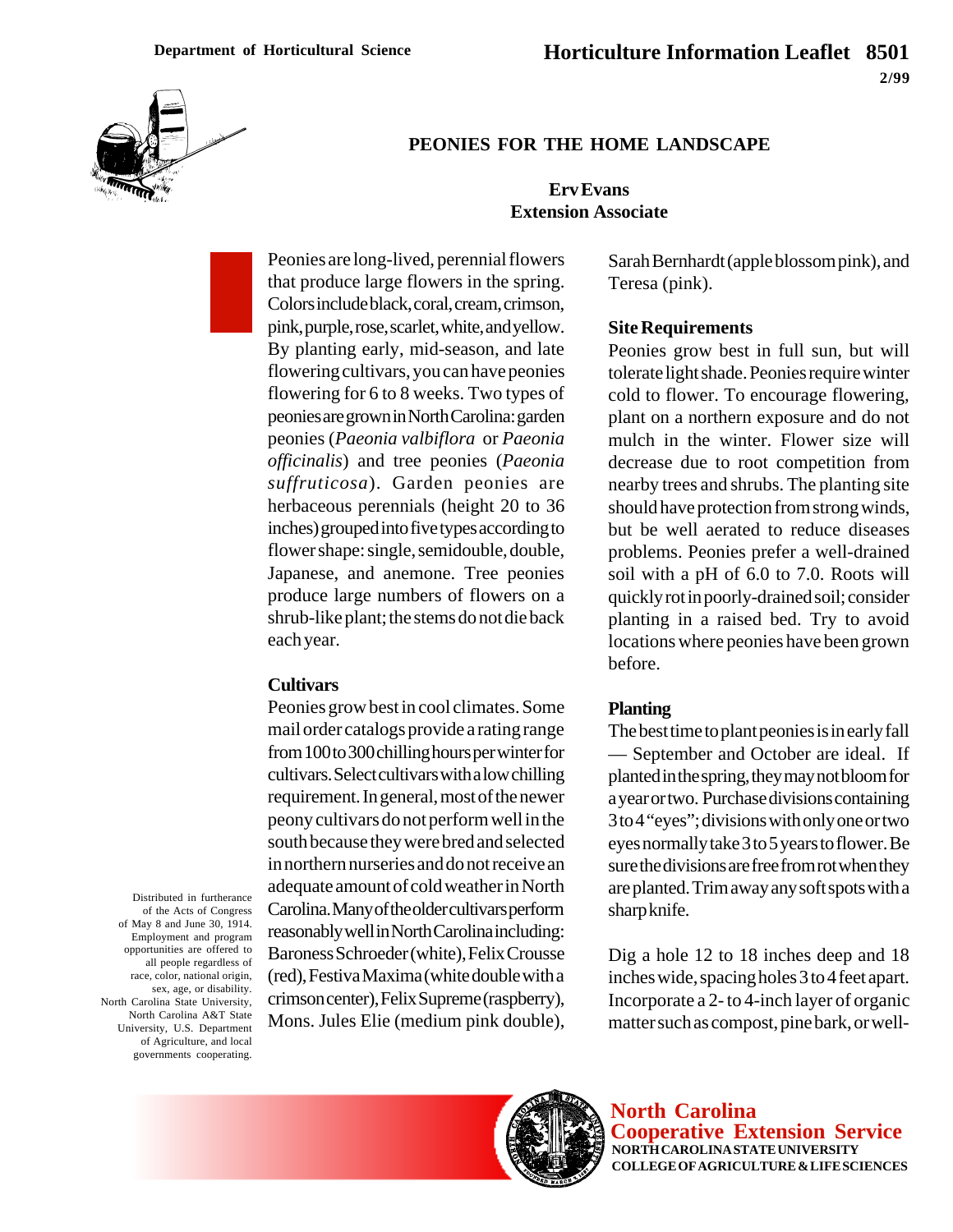aged manure. Add ¼ to ½ cup of 10-10-10 fertilizer per plant in the bottom of the hole. Avoid adding fertilizer to soil that will surround the roots. Many gardeners add a half cup of bone meal or superphosphate at planting. Remember peonies are a more or less permanent plants in the garden and they are deep rooted; the only time you can properly prepare the soil is prior to planting.

Fill the hole about half full of amended soil then place the root division with the eyes facing upward. After the division is in place, work the soil in around the fleshy roots. Be sure the "eyes" will not be more than 2 inches below the soil surface when backfilling is completed. If planted in September, the clumps should be partially established before severe cold weather occurs.

Plant a tree peony tuber with 4 to 5 inches of soil covering the graft. The graft can be recognized by the ridge on the stem and a difference in bark texture. Deep planting allows the graft to develop its own root system.

## **Care and Maintenance**

Mulch peonies each spring with a 2- to 3-inch layer of organic matter to control weeds, conserve moisture and to keep the soil cool. In the fall, remove and destroy the old mulch to aid disease control. Leave the plants unmulched during the winter. Maintain adequate phosphorus levels in the soil for healthy, vigorous root development and growth. Soil test every 3 years to monitor for essential nutrients.

Apply a low nitrogen fertilizer such as 5-10-10 at the rate of 2 to 3 lb per 100 ft<sup>2</sup> (2 Tbsp per ft<sup>2</sup>;  $\frac{1}{2}$  cup per plant) in the spring when the stems are about 2 or 3 inches high. Over-fertilization, especially with nitrogen, usually results in weak stems and reduced flowering.

To produce larger flowers, a practice known as *disbudding* is recommended. The terminal bud on each stem tip is left and all side buds are removed. This should be done as soon as the buds are visible. To prevent the large flowers from breaking or bending over during a strong wind or rain, plants should be staked. Sink the stake behind the plant and use stakes that are 6 to 12 inches shorter than the plants so they will not be visible. Loosely tie the stems to the stake using plastic covered wire or a soft cloth. Tie the stems, making a double loop, with one loop around the plant and the other around the stake.

Remove flowers as soon as they fade to prevent seed development, which can use up needed food reserves. The faded flower should be removed just below the flower, leaving as much foliage as possible. Cutting flowers for enjoyment in the home can also reduce the flowering in future years. Do not cut more than one-third to one-half of the flowers for cut flowers and leave as much foliage as possible on the plant.

In the fall, after a heavy frost, remove and destroy the stems of garden peonies down to 3 inches from the soil surface to eliminate the possibility of the fungal diseases overwintering. Tree peonies should not be cut back in the fall.

Peonies do not respond well to transplanting and reestablish slowly. Divide and replant only after they become crowded — usually after 10 to 15 years. Fall is the best time to divide when swollen, red buds are clearly visible. Carefully dig around and under the plant to avoid cutting off roots. Cut tubers with a sharp knife that has been sterilized with a flame or in alcohol. Each section should contain 3 to 5 eyes. Dust cut surfaces with fungicide to discourage disease infection and rot.

# **Potential Problems**

**No flowers** — Peonies that were started with small tubers or were recently transplanted (especially in the spring) may fail to develop flowers for several years. Planting the tubers more than 2 inches deep or in a shady or poorly drained location can also prevent or reduce flowering. Other possibilities include tree and shrub root competition and late spring frosts.

**Botrytis blight** — This is caused by a fungus that overwinters on dead leaves, stems, and roots. The diseases usually appears in mid-summer, especially during cool, wet weather. Black, soft buds and wilted or soft stem tissue under the buds are usually an indication that botrytis blight is present. For control, remove diseased foliage that develops during the growing season and cut plants to the ground after a killing frost and destroy the foliage.